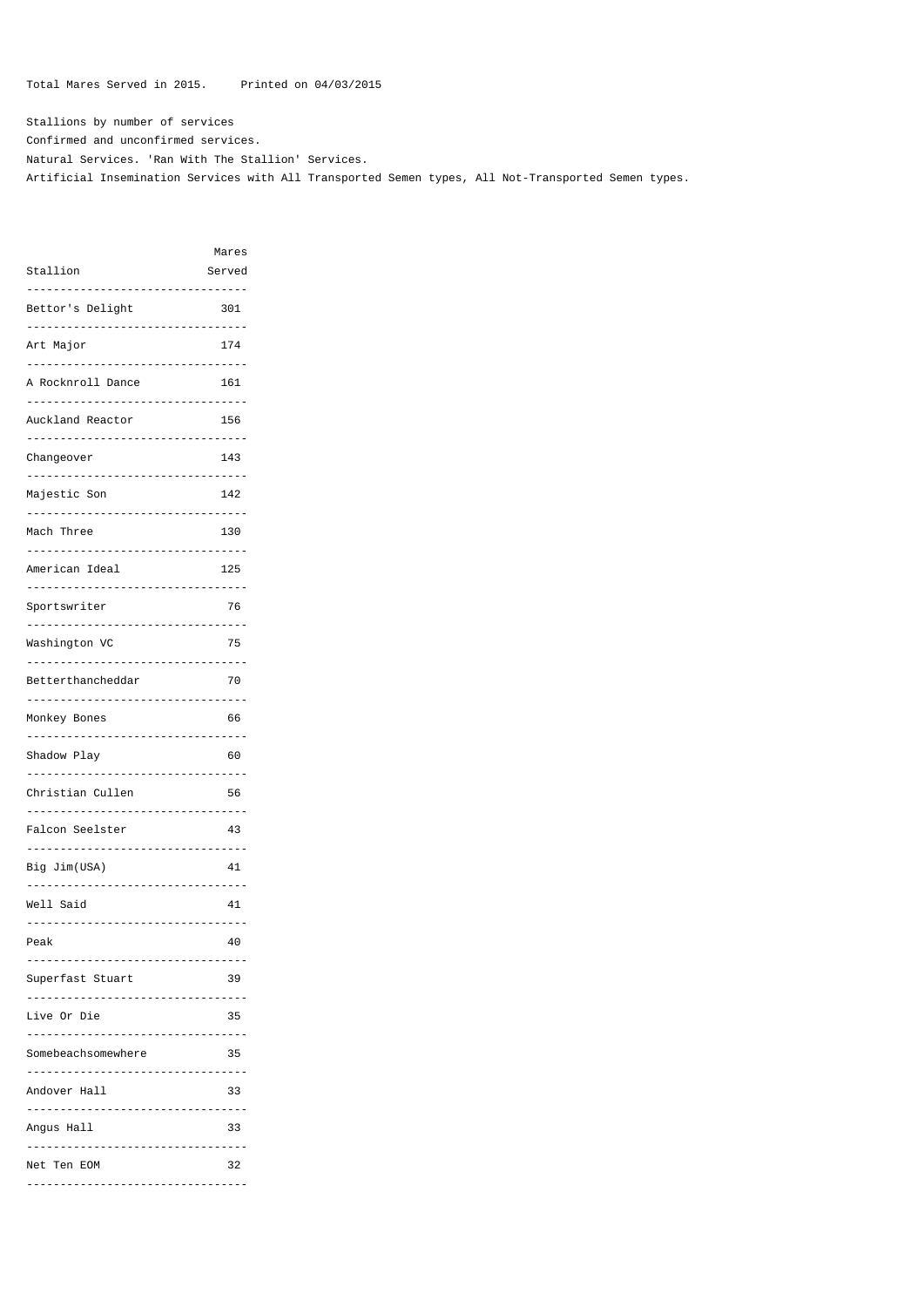| Stunin Cullen                                       | 31            |
|-----------------------------------------------------|---------------|
| Ohoka Arizona<br>. <u>.</u> .                       | 29            |
| Muscle Hill                                         | 27            |
| Panspacificflight                                   | 23            |
| Pegasus Spur<br>.<br>. <u>.</u> .                   | 23            |
| Courage Under Fire                                  | 22            |
| Highview Tommy<br>-----------<br>---------------    | 21            |
| Monarchy                                            | 21            |
| Repeat Love                                         | 21            |
| ---------------------------<br>McArdle              | 20            |
| -----------------------------<br>Prodigal Seelster  | 20            |
| .                                                   |               |
| Rock N Roll Heaven<br>---------------------------   | 20            |
| Gotta Go Cullect                                    | 18            |
| Orlando Vici                                        | 18            |
| Raging Bull<br>------------------                   | 18            |
| Art Official<br>.                                   | 17            |
| Lucky Chucky<br>-------------                       | 17            |
| Dream Vacation<br>------------                      | 14            |
| Badlands Hanover                                    | 13            |
| .<br>Sundon                                         | 13            |
|                                                     |               |
| The Pres                                            | 13<br>$- - -$ |
| Tintin In America<br>------------------------------ | 13            |
| Smiling Shard                                       | 12            |
| Rocknroll Hanover                                   | 11            |
| Grinfromeartoear                                    | 10            |
|                                                     |               |
| Master Glide                                        | 10            |
| Bacardi Lindy                                       | 9             |
| Roll With Joe<br>.<br>----------                    | 9             |
| Western Ideal                                       | 9             |
| Alta Christiano                                     | 8             |
| .                                                   |               |